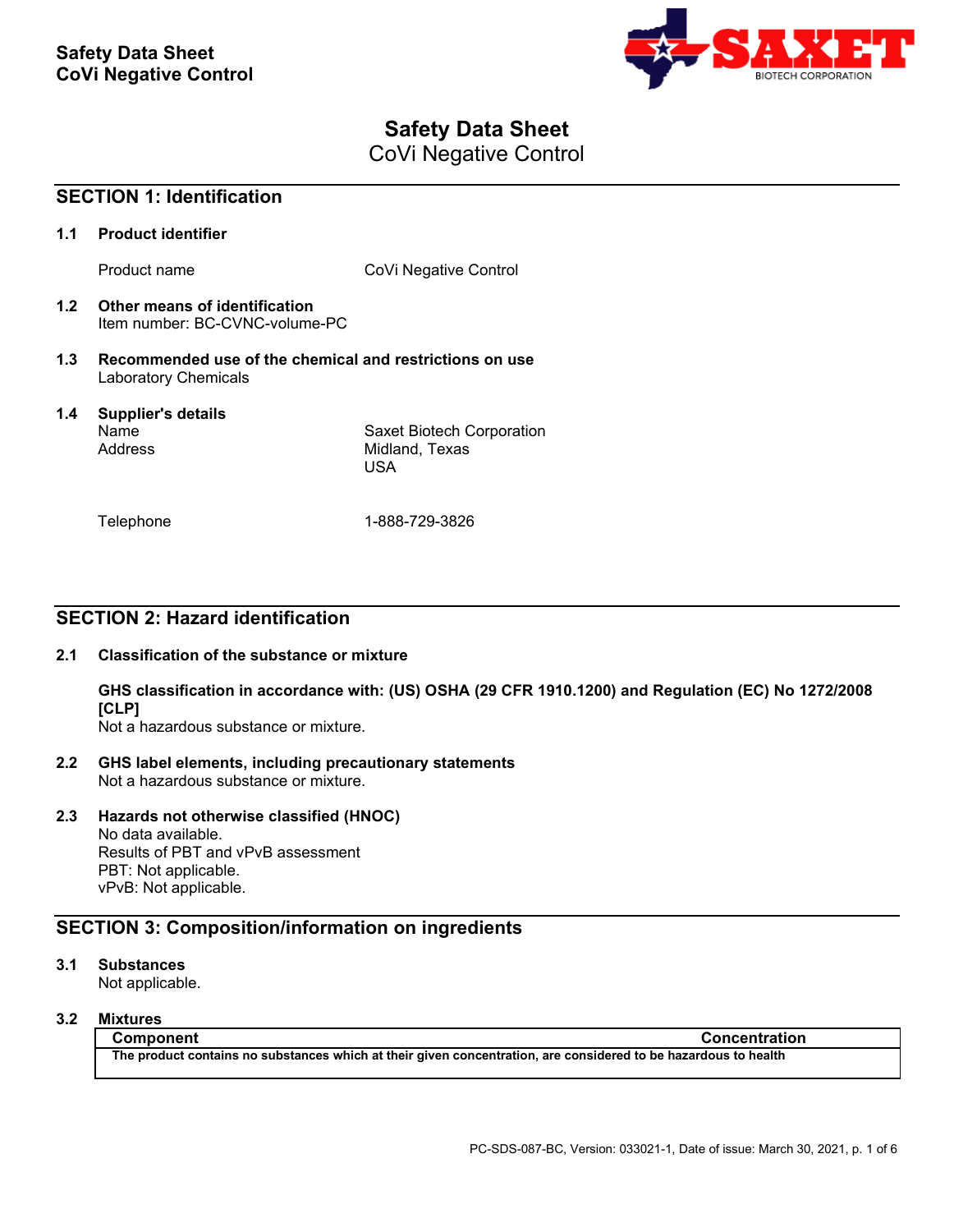

## **SECTION 4: First-aid measures**

### **4.1 Description of necessary first-aid measures**

| If inhaled              | Remove to fresh air and promote deep breathing. Get medical attention if<br>effects persist.                                                                                                                                                                                      |
|-------------------------|-----------------------------------------------------------------------------------------------------------------------------------------------------------------------------------------------------------------------------------------------------------------------------------|
| In case of skin contact | Wash with plenty of soap and water. Get medical attention if irritation<br>develops or persists.                                                                                                                                                                                  |
| In case of eye contact  | Rinse cautiously with water for several minutes. Remove contact lenses, if<br>present and easy to do. Continue rinsing. If irritation persists, get medical<br>attention                                                                                                          |
| If swallowed            | Call a poison center or doctor if you feel unwell. If vomiting occurs naturally,<br>have victim lean forward to reduce the risk of aspiration. Do NOT induce<br>vomiting unless directed to do so by medical personnel. Never give anything<br>by mouth to an unconscious person. |

### **4.2 Most important symptoms/effects, acute and delayed** The most important known symptoms and effects are described in the labelling (see section 2) and/or in section 11.

**4.3 Indication of immediate medical attention and special treatment needed, if necessary** Treat symptomatically and supportively.

## **SECTION 5: Fire-fighting measures**

### **5.1 Suitable extinguishing media** Use water spray, alcohol-resistant foam, dry chemical or carbon dioxide.

- **5.2 Specific hazards arising from the chemical** No data available.
- **5.3 Special protective actions for fire-fighters** Wear self-contained breathing apparatus for firefighting if necessary.

**Further information** No data available.

## **SECTION 6: Accidental release measures**

- **6.1 Personal precautions, protective equipment and emergency procedures** Wear personal protection recommended in Section 8. Avoid breathing vapours, mist or gas. Ensure adequate ventilation.
- **6.2 Environmental precautions** Avoid release to the environment. Do not allow to enter sewers/ surface or ground water.
- **6.3 Methods and materials for containment and cleaning up** Soak up with inert absorbent material. Pick up and keep in suitable, closed containers for disposal.

### **Reference to other sections**

For disposal see section 13.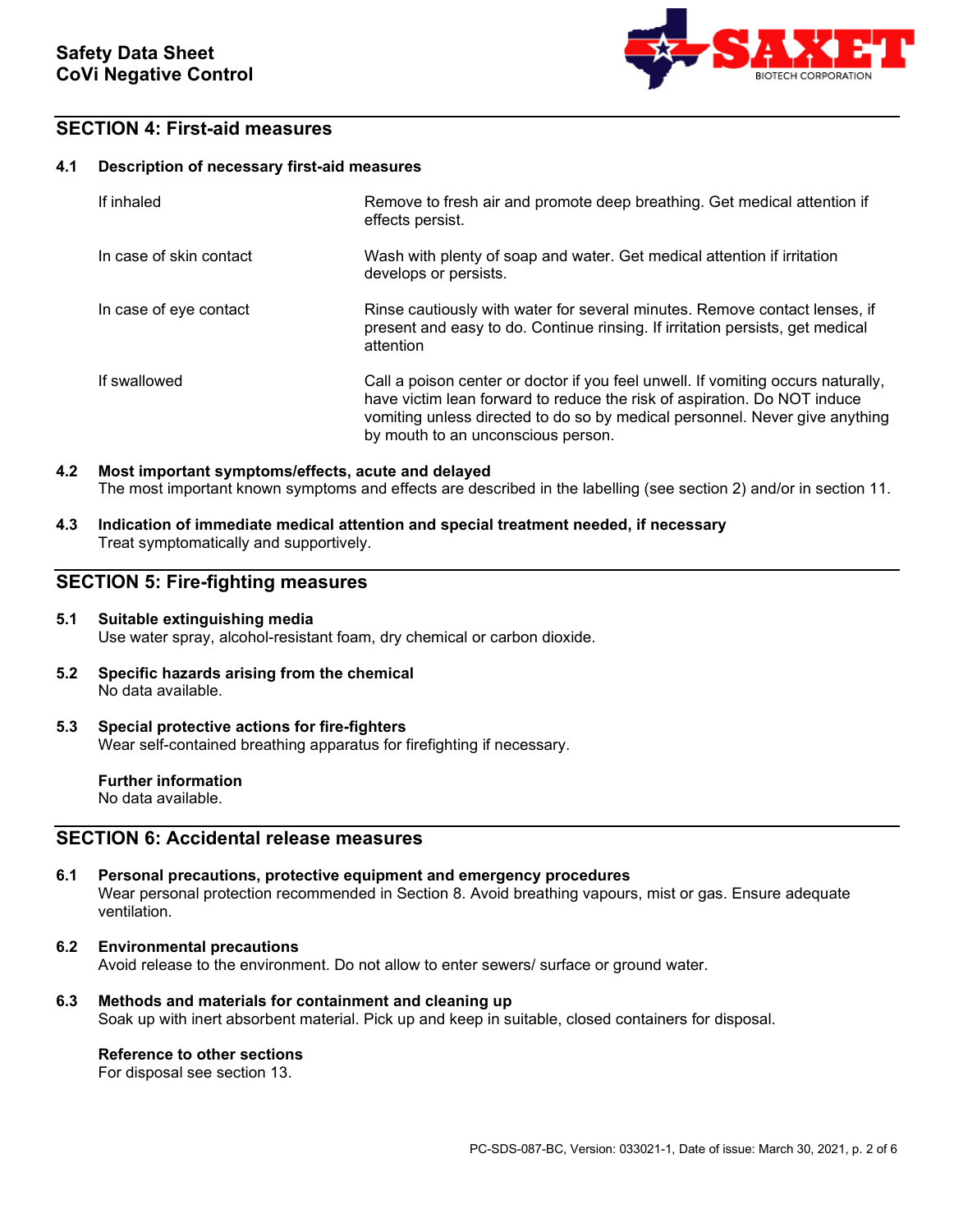

## **SECTION 7: Handling and storage**

### **7.1 Precautions for safe handling**

Handle in accordance with good industrial hygiene and safety practices. Wash hands with soap and water after handling.

### **7.2 Conditions for safe storage, including any incompatibilities**

Keep container tightly closed in a dry, cool and well-ventilated place. Containers which are opened must be carefully resealed and kept upright to prevent leakage.

### **Specific end use(s)**

Apart from the uses mentioned in section 1 no other specific uses are stipulated.

### **SECTION 8: Exposure controls/personal protection**

### **8.1 Control parameters**

No applicable occupational exposure limits

#### **8.2 Appropriate engineering controls**

Use ventilation adequate to keep exposures (airborne levels of dust, fume, vapor, gas, etc.) below recommended exposure limits.

### **8.3 Individual protection measures, such as personal protective equipment (PPE)**



**Eye/face protection** Safety glasses are recommended.

#### **Skin protection**

Wear protective gloves, such as nitrile gloves.

### **Body protection**

The type of protective equipment must be selected according to the concentration and amount of the dangerous substance at the specific workplace.

#### **Respiratory protection**

Provide good ventilation. Respiratory protection is not required under normal use conditions.

**Thermal hazards** No data available.

#### **Environmental exposure controls**

No special environmental precautions required.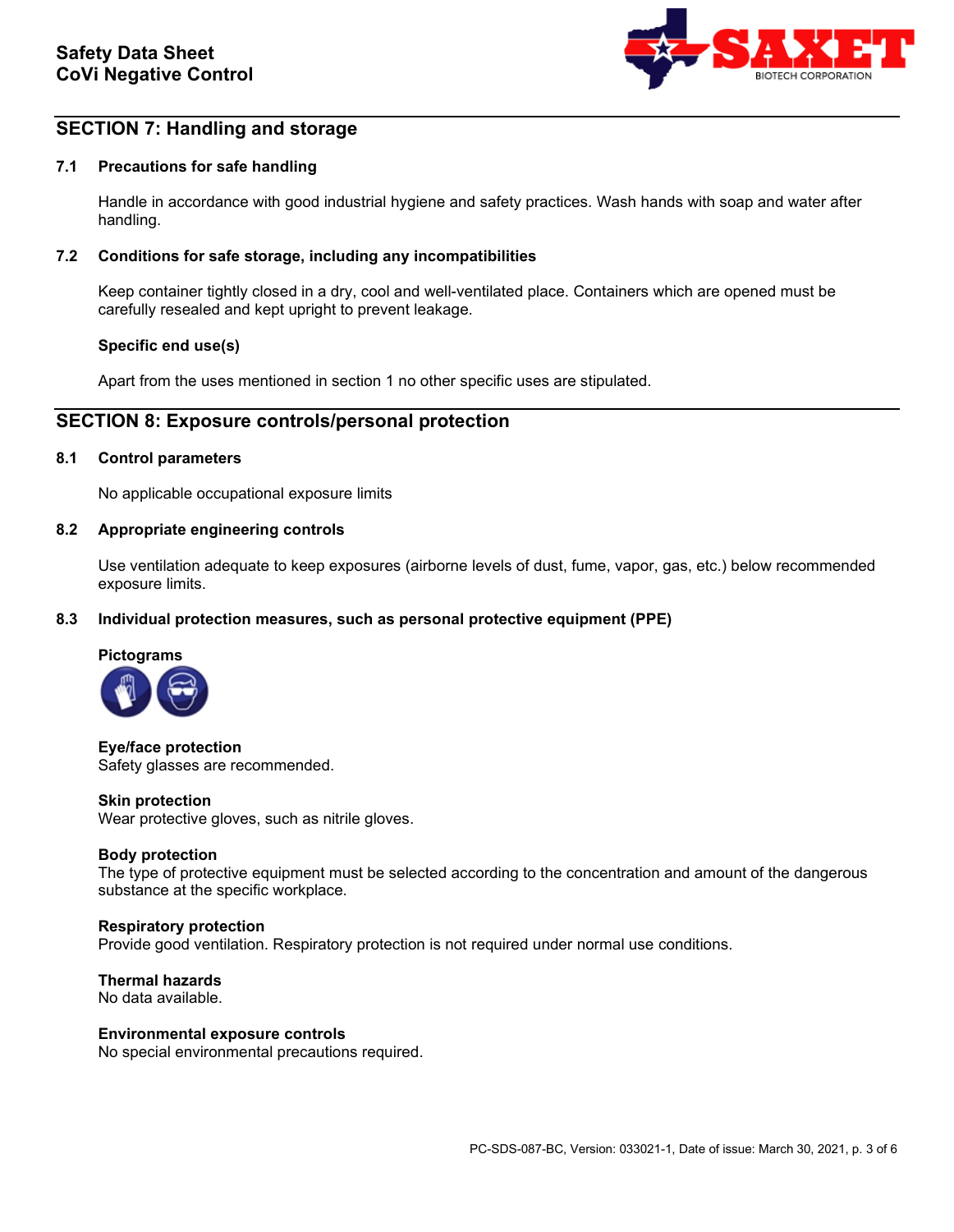

## **SECTION 9: Physical and chemical properties**

### **Information on basic physical and chemical properties**

Appearance/form (physical state, color, etc.) Colorless liquid<br>Odor Mo data availab Odor No data available Odor threshold **Odor threshold** Conservation of the Solid Australia available.<br>
Depends of the Mixture has not be Melting point/freezing point<br>
Initial boiling point and boiling range<br>
No data available. Initial boiling point and boiling range<br>Flash point Evaporation rate<br>
Flammability (solid, gas) Not applicable. Flammability (solid, gas) Not applicable.<br>
Upper/lower flammability limits No data available. Upper/lower flammability limits and the second of the No data available.<br>
Upper/lower explosive limits and the No data available. Upper/lower explosive limits<br>Vapor pressure Vapor pressure<br>Vapor density de la communitative de la communitative de la construction de la communitative de la communitati<br>No data available. Vapor density<br>
Relative density<br>
Relative density<br>
No data available. Relative density<br>
Solubility(ies)<br>
Solubility(ies)<br>
Solubility(ies) Partition coefficient: n-octanol/water **No data available.**<br>Auto-ignition temperature **Note and Auto-ignition** Auto-ignition temperature and the Not applicable.<br>
Decomposition temperature Not applicable. Decomposition temperature Viscosity<br>
Explosive properties<br>
Explosive explosive explosive explosive explosive explosive explosive explosive explosive explosive explosive explosive explosive explosive explosive explosive explosive explosive explosive Explosive properties and the explosive properties of the explosive.<br>
Oxidizing properties and the explosive of the explosive. Oxidizing properties **Other safety information** No data available.

Mixture has not been tested<br>No data available. Not flammable.<br>No data available. Fully miscible with water.

## **SECTION 10: Stability and reactivity**

### **10.1 Reactivity**

Non-reactive under normal use conditions.

#### **10.2 Chemical stability**

Stable under normal storage conditions.

- **10.3 Possibility of hazardous reactions** No data available.
- **10.4 Conditions to avoid**  No data available.
- **10.5 Incompatible materials** No dangerous reaction known under conditions of normal use.

### **10.6 Hazardous decomposition products**

No data available.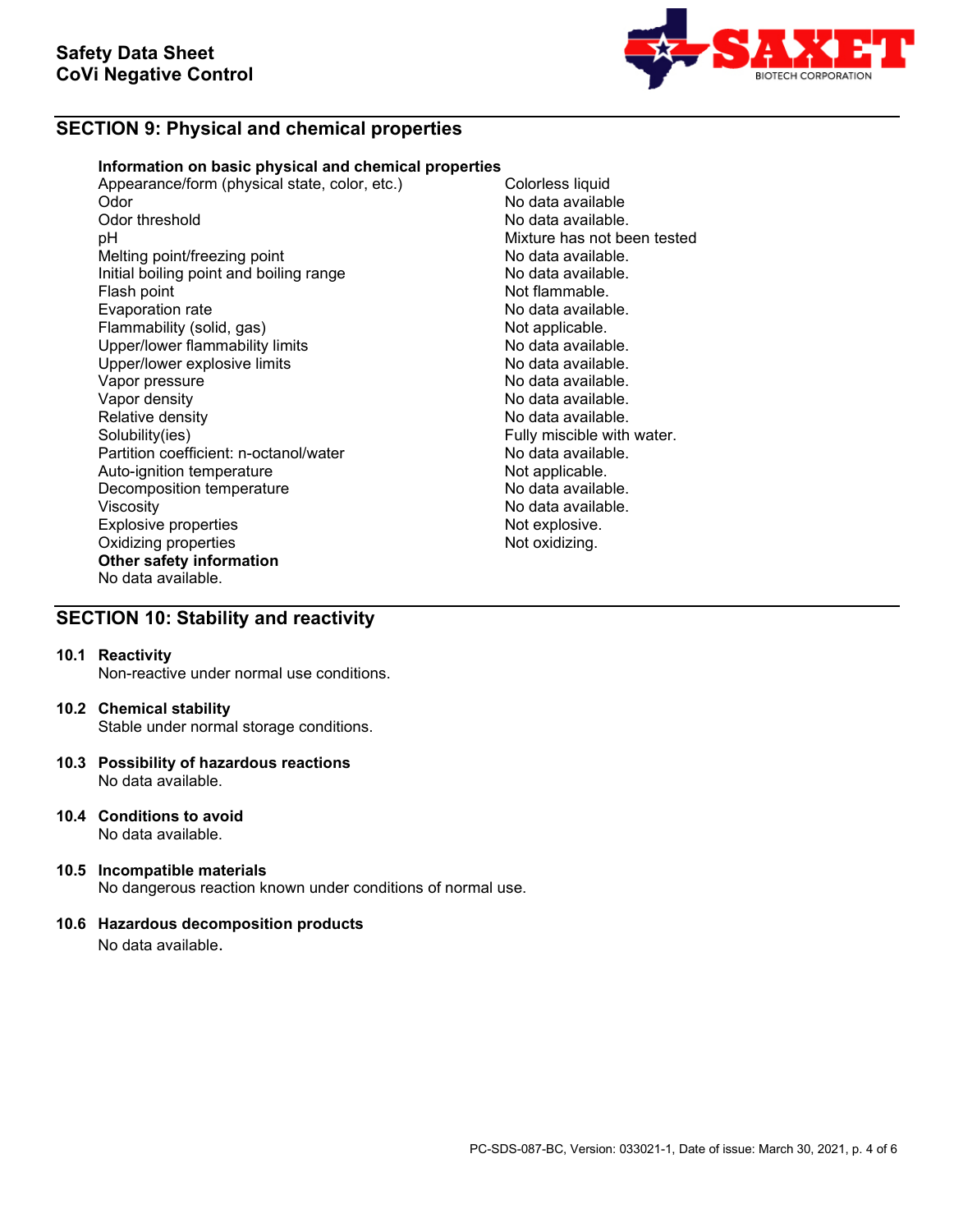

## **SECTION 11: Toxicological information**

**Information on toxicological effects:** There is no evidence available indicating acute toxicity

**Acute toxicity:** There is no evidence available indicating acute toxicity

**Skin corrosion/irritation:** Based on available data, classification data are not met.

**Serious eye damage/irritation:** Based on available data, classification data are not met.

**Respiratory or skin sensitization:** Based on available data, classification data are not met.

**Germ cell mutagenicity:** Based on available data, classification data are not met.

**Carcinogenicity:** Based on available data, classification data are not met.

IARC: No component of this product present at levels greater than or equal to 0.1% is identified as a carcinogen or potential carcinogen by IARC.

NTP: No component of this product present at levels greater than or equal to 0.1% is identified as a known or anticipated carcinogen by NTP.

OSHA: No component of this product present at levels greater than or equal to 0.1% is identified as a carcinogen or potential carcinogen by OSHA.

**Reproductive toxicity:** Based on available data, classification data are not met.

**STOT-single exposure:** Based on available data, classification data are not met.

**STOT-repeated exposure:** Based on available data, classification data are not met.

**Aspiration hazard:** Based on available data, classification data are not met.

## **SECTION 12: Ecological information**

**Toxicity:** No data available on product

**Persistence and degradability:** No data available on product

**Bioaccumulative potential:** No data available on product

**Mobility in soil:** No data available on product.

**Results of PBT and vPvB assessment:** PBT/vPvB assessment not available as chemical safety assessment not required/not conducted

**Other adverse effects:** No ecological problems are to be expected when the product is handled and used with due care and attention. Do not allow undiluted product or large quantities of it to reach ground water, water course or sewage system.

### **SECTION 13: Disposal considerations**

### **Disposal of the product**

Disposal should be in accordance with applicable Federal, State and local laws and regulations. Local regulations may be more stringent than State or Federal requirements.

### **Disposal of contaminated packaging: Dispose of as unused product.**